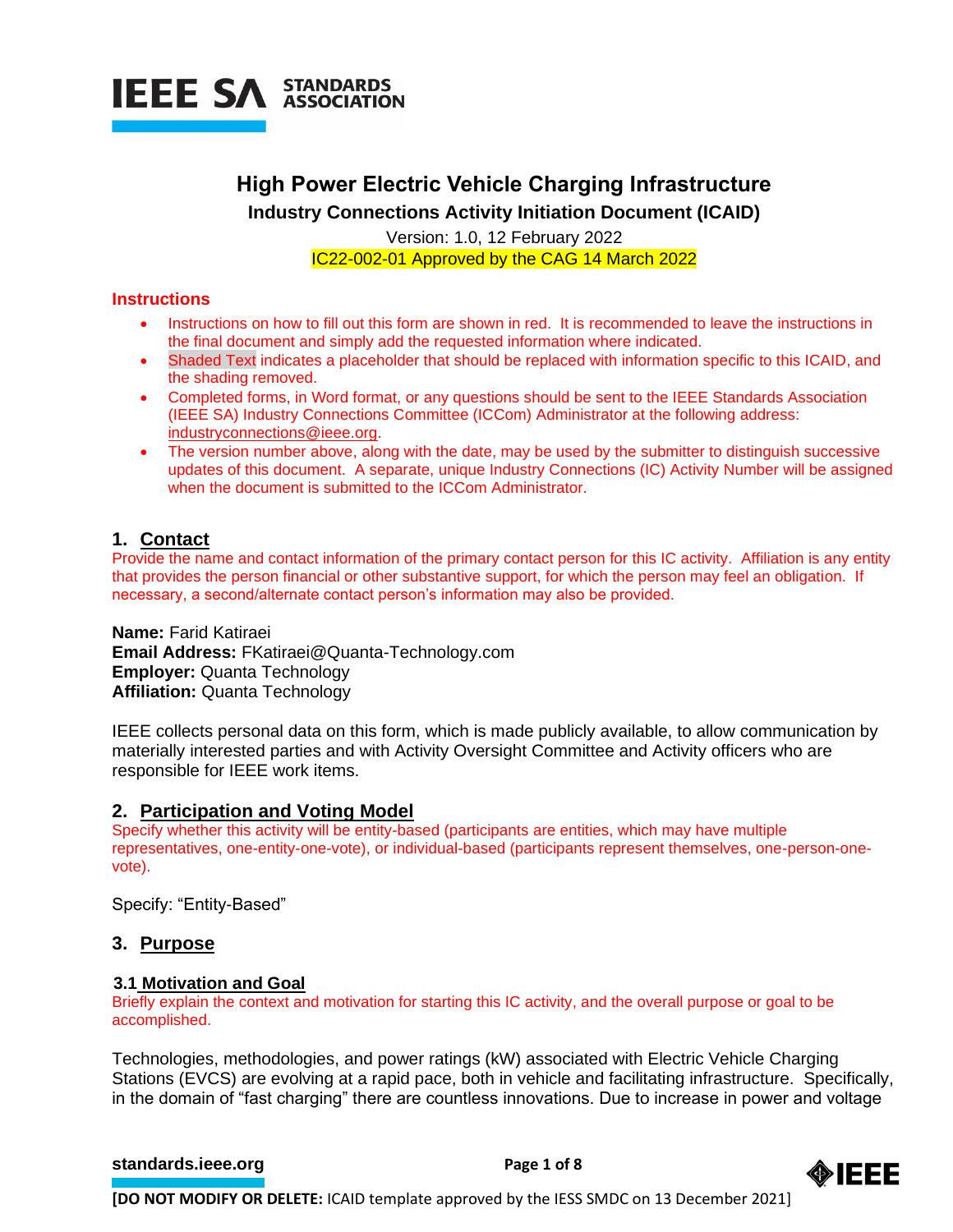# **IEEE SA STANDARDS**

ratings of the EVCS in public areas, commissioning considerations, performance verification for both submetering accuracy and interoperability, and safety of operation are becoming key challenges for faster deployment and widespread adoption that both vendors and users are facing.

A broad, open, cross-industry dialogue is needed to exchange views, debate and agree upon common challenges and coordinated activities needed, including;

- Technology Enablers for Electric Vehicles Trade Offs
- **Battery innovations**
- Vehicle and charging Platforms and Business
- Infrastructure for Electric Vehicles
- Standards for interoperability and EVCS compliance
- Safety aspects of high-power charging
- Commissioning and testing procedures
- Operation and maintenance considerations, accuracy, and calibration

Battery charging balancing techniques and leak detection for fast and extremely fast charging processes

The work will cover high-power charging systems and DC fast chargers for light, medium and heavyduty vehicles. Target ratings are 25 kW plus (e.g., 60 KW, 125 kW, and 350 kW, 500 k, …).

# **3.2 Related Work**

Provide a brief comparison of this activity to existing, related efforts or standards of which you are aware (industry associations, consortia, standardization activities, etc.).

There are numerous (standards) initiatives which address EV Charging. This IC activity aims to structure them, identify gaps, and provide recommendations.

- IEEE SA EV charging conformity assessment program.
	- o <https://standards.ieee.org/products-services/icap/programs/ev/index.html>
- NIST Handbook 44 (EVSE submetering testing guide)
- IEEE P2690 Draft Standard for Charging Network Management Protocol for Electric Vehicle Charging Systems
	- o <https://standards.ieee.org/project/2690.html>
- IEEE 2030.1.1 IEEE Standard Technical Specifications of a DC Quick Charger for Use with Electric Vehicles
	- o [https://standards.ieee.org/standard/2030\\_1\\_1-2015.html](https://standards.ieee.org/standard/2030_1_1-2015.html)
- IEEE P2030.1.2 Draft Standard Technical Specifications for Ultra-High-Power Electric Vehicle **Chargers** 
	- o [https://standards.ieee.org/project/2030\\_1\\_2.html](https://standards.ieee.org/project/2030_1_2.html)
- IEEE P2030.13 Guide for Electric Transportation Fast Charging Station Management System Functional Specification
	- o [https://standards.ieee.org/project/2030\\_13.html](https://standards.ieee.org/project/2030_13.html)

The IC activity will coordinate with other ongoing activities through participants and liaison with active IEEE or IEC standard working groups.

#### **[standards.ieee.org](http://standards.ieee.org/)**<br> **Page 2 of 8**

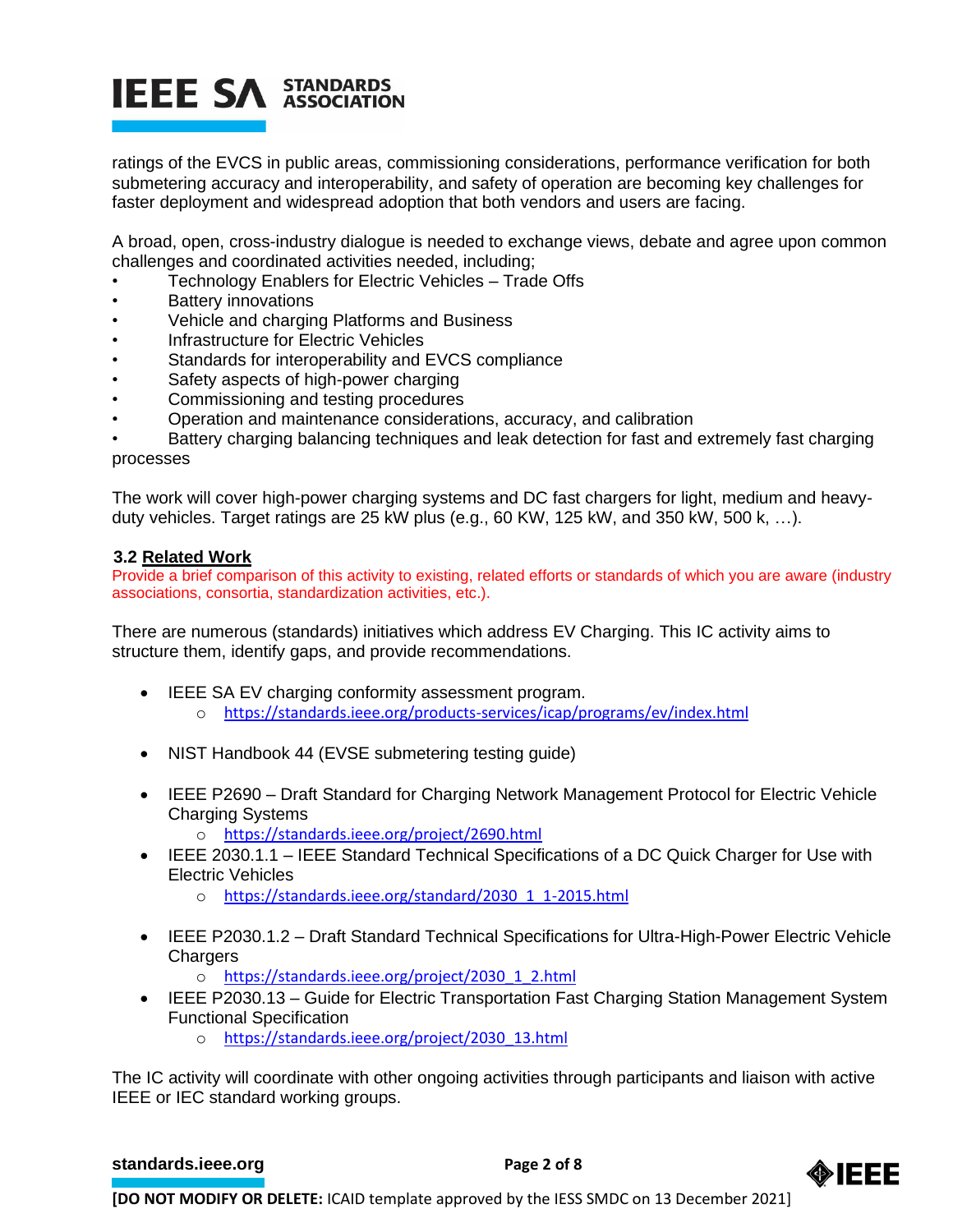

# **3.3 Previously Published Material**

Provide a list of any known previously published material intended for inclusion in the proposed deliverables of this activity.

None

# **3.4 Potential Markets Served**

Indicate the main beneficiaries of this work, and what the potential impact might be.

Reducing the carbon footprint drives the transformation of the EV industry. New business opportunities arise, new mobility markets evolve.

To master a smooth evolution, a close cooperation of automotive incumbents and power and energy heavyweights is crucial.

IEEE has the opportunity to be the place for both industries to work together.

The automotive manufacturers, tier one suppliers, power companies, and power electronics companies, alongside business-oriented research centers and think tanks are the primary beneficiaries of this initiative.

The initiative will address the entire market for EV vehicles and charging infrastructure as well as the engineering, testing, validation, and much more.

Standards help to create markets as large and homogenous as possible to maximize economies of scale.

This initiative will address primarily High-power Charging Technologies. IEEE SA has the capacity to facilitate the exploitation of research results through standards related activities.

Government initiatives, paired with further demand to improve safety, and make road traffic sustainable and environment friendly, will strongly benefit the market and by consequence this initiative.

Industries to be involved includes: EVCS OEM, EV vendors, National Laboratories, Electric Utilities, Nationally Recognized Laboratories, and standard development organizations.

# **3.5 How will the activity benefit the IEEE, society, or humanity?**

IEEE & Society benefits: It is expected that this activity will help identify and involve a group of experts and organizations directly involved in EVCS and associated technologies that can contribute to development of white papers, proposal for standards, and recommended best practices.

Society benefits: Investigating and aiming to close the gaps and resolve interoperability issues will help accelerate customer adaptation of EVs and increase the electrifications of service centers for large fleets (FedEx, UPS, Amazon distribution centers, metro depo, …) which all will bring significant benefit to society and for saving the environment.

IEEE benefits: Several standards proposals are expected to be initiated as the direct results of discussions and engagements with appropriate expert groups to contribute to development of standards.

# **4. Estimated Timeframe**

**[standards.ieee.org](http://standards.ieee.org/)**<br> **Page 3 of 8** 

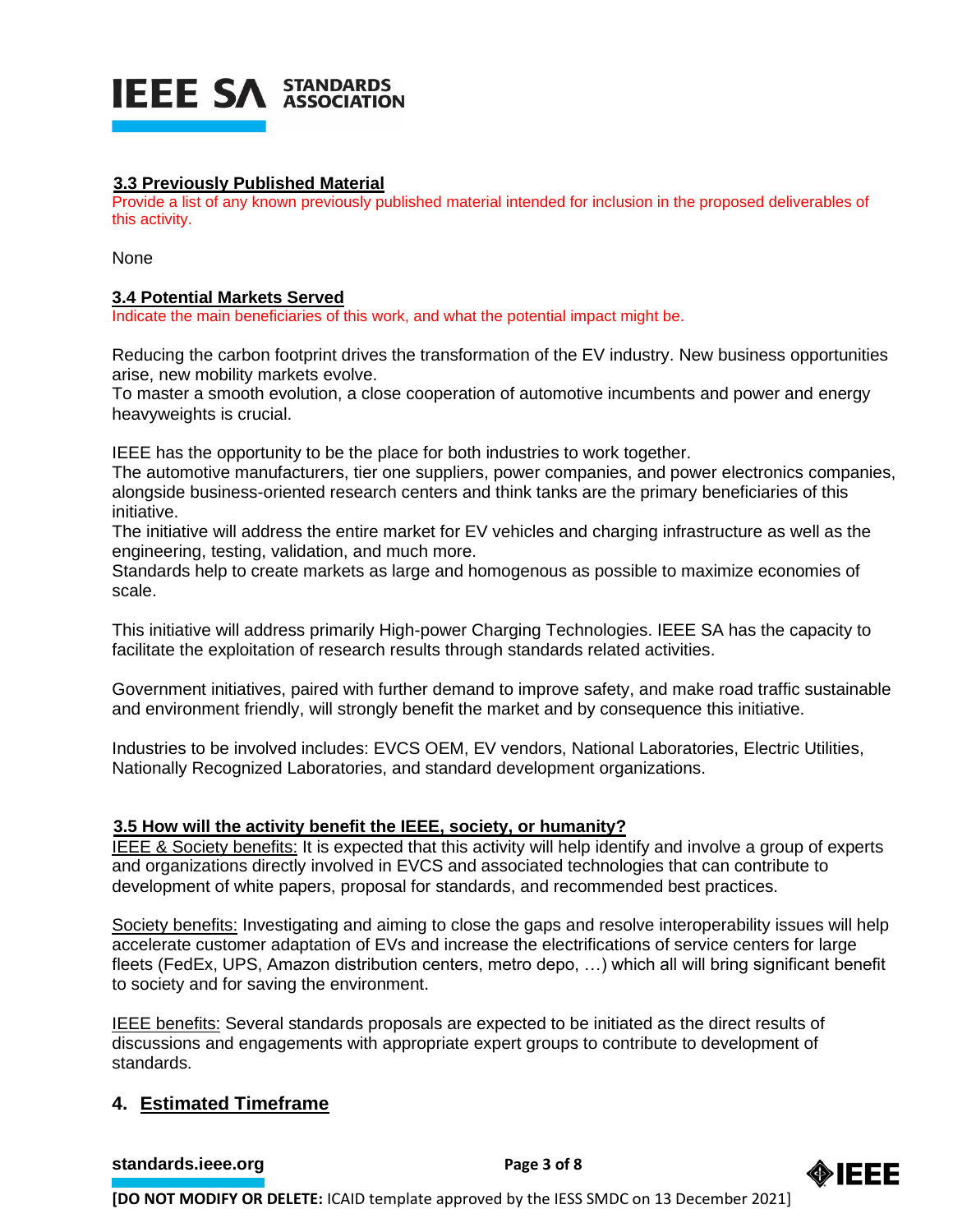# **IEEE SA STANDARDS**

Indicate approximately how long you expect this activity to operate to achieve its proposed results (e.g., time to completion of all deliverables).

# **Expected Completion Date:** 03/2024

IC activities are chartered for two years at a time. Activities are eligible for extension upon request and review by ICCom and the responsible committee of the IEEE SA Board of Governors. Should an extension be required, please notify the ICCom Administrator prior to the two-year mark.

Work will be conducted over 2 years from the IC activity start date and will include:

- quarterly meetings to exchange ideas and discuss technology advancements, by utilizing guest speakers
- development of white papers based on surveys and experts' inputs
- organizing workshops and symposium (one per year)
- and proposing topics for initiating new standards proposals based on gap analysis.

A tentative schedule is shown in the timeline below.

|                                                                                                                                                                                                                                                                                                                                                                                                | Feb-22 | $Mar-22$ | Apr-22 | $May-22$ | $J$ un- $22$ | $Jul-22$ | Aug-22 | $Sep-22$ | Oct-22<br>Nov-22 | $Dec-22$ | $Jan-23$ | $Feb-23$ | $Mar-23$ | Apr-23 | $May-23$ | $J$ un- $23$ | $Jul-23$ | Aug-23 | $Sep-23$ | $Oct-23$ | Nov-23 | Dec-23 | $Jan-24$ | $Feb-24$ | Mar-24 |
|------------------------------------------------------------------------------------------------------------------------------------------------------------------------------------------------------------------------------------------------------------------------------------------------------------------------------------------------------------------------------------------------|--------|----------|--------|----------|--------------|----------|--------|----------|------------------|----------|----------|----------|----------|--------|----------|--------------|----------|--------|----------|----------|--------|--------|----------|----------|--------|
| Task 1: Initiation and formalizing the group                                                                                                                                                                                                                                                                                                                                                   |        |          |        |          |              |          |        |          |                  |          |          |          |          |        |          |              |          |        |          |          |        |        |          |          |        |
| <b>Task 2: Advisory Team Meeting</b>                                                                                                                                                                                                                                                                                                                                                           |        |          |        |          |              |          |        |          |                  |          |          |          |          |        |          |              |          |        |          |          |        |        |          |          |        |
| Task 3: White Paper Preparation                                                                                                                                                                                                                                                                                                                                                                |        |          |        |          |              |          |        |          |                  |          |          |          |          |        |          |              |          |        |          |          |        |        |          |          |        |
| White Paper No. 1                                                                                                                                                                                                                                                                                                                                                                              |        |          |        |          |              |          |        |          |                  |          |          |          |          |        |          |              |          |        |          |          |        |        |          |          |        |
| White Paper No. 2                                                                                                                                                                                                                                                                                                                                                                              |        |          |        |          |              |          |        |          |                  |          |          |          |          |        |          |              |          |        |          |          |        |        |          |          |        |
| White Paper No. 3                                                                                                                                                                                                                                                                                                                                                                              |        |          |        |          |              |          |        |          |                  |          |          |          |          |        |          |              |          |        |          |          |        |        |          |          |        |
| Task 4: Workshop/symposium preparation                                                                                                                                                                                                                                                                                                                                                         |        |          |        |          |              |          |        |          |                  |          |          |          |          |        |          |              |          |        |          |          |        |        |          |          |        |
| Workshop No. 1                                                                                                                                                                                                                                                                                                                                                                                 |        |          |        |          |              |          |        |          |                  |          |          |          |          |        |          |              |          |        |          |          |        |        |          |          |        |
| Symposium                                                                                                                                                                                                                                                                                                                                                                                      |        |          |        |          |              |          |        |          |                  |          |          |          |          |        |          |              |          |        |          |          |        |        |          |          |        |
| Workshop No. 2                                                                                                                                                                                                                                                                                                                                                                                 |        |          |        |          |              |          |        |          |                  |          |          |          |          |        |          |              |          |        |          |          |        |        |          |          |        |
| <b>Task 5: PAR Preparation</b>                                                                                                                                                                                                                                                                                                                                                                 |        |          |        |          |              |          |        |          |                  |          |          |          |          |        |          |              |          |        |          |          |        |        |          |          |        |
| Concept Proposal 1                                                                                                                                                                                                                                                                                                                                                                             |        |          |        |          |              |          |        |          |                  |          |          |          |          |        |          |              |          |        |          |          |        |        |          |          |        |
| Concept Proposal 2                                                                                                                                                                                                                                                                                                                                                                             |        |          |        |          |              |          |        |          |                  |          |          |          |          |        |          |              |          |        |          |          |        |        |          |          |        |
| 5. Proposed Deliverables<br>Outline the anticipated deliverables and output from this IC activity, such as documents (e.g., white papers,<br>reports), proposals for standards, conferences and workshops, databases, computer code, etc., and indicate the<br>expected timeframe for each.<br>Up to three white papers (application reports) on key aspects of EVCS interoperability, safety, |        |          |        |          |              |          |        |          |                  |          |          |          |          |        |          |              |          |        |          |          |        |        |          |          |        |
| and testing / commissioning.<br>Webinars on key topics associated with high power charging technologies<br>-<br>Initiating proposal preparation for standards proposals for standard development and identifying<br>a group of participants<br>One in-person meeting (symposiums) involving technical tours and half-day courses to be                                                         |        |          |        |          |              |          |        |          |                  |          |          |          |          |        |          |              |          |        |          |          |        |        |          |          |        |
| organized by the parties involved.                                                                                                                                                                                                                                                                                                                                                             |        |          |        |          |              |          |        |          |                  |          |          |          |          |        |          |              |          |        |          |          |        |        |          |          |        |

# **5. Proposed Deliverables**

- Up to three white papers (application reports) on key aspects of EVCS interoperability, safety, and testing / commissioning.
- Webinars on key topics associated with high power charging technologies
- Initiating proposal preparation for standards proposals for standard development and identifying a group of participants
- One in-person meeting (symposiums) involving technical tours and half-day courses to be

**[standards.ieee.org](http://standards.ieee.org/) example 2 Page 4 of 8** 

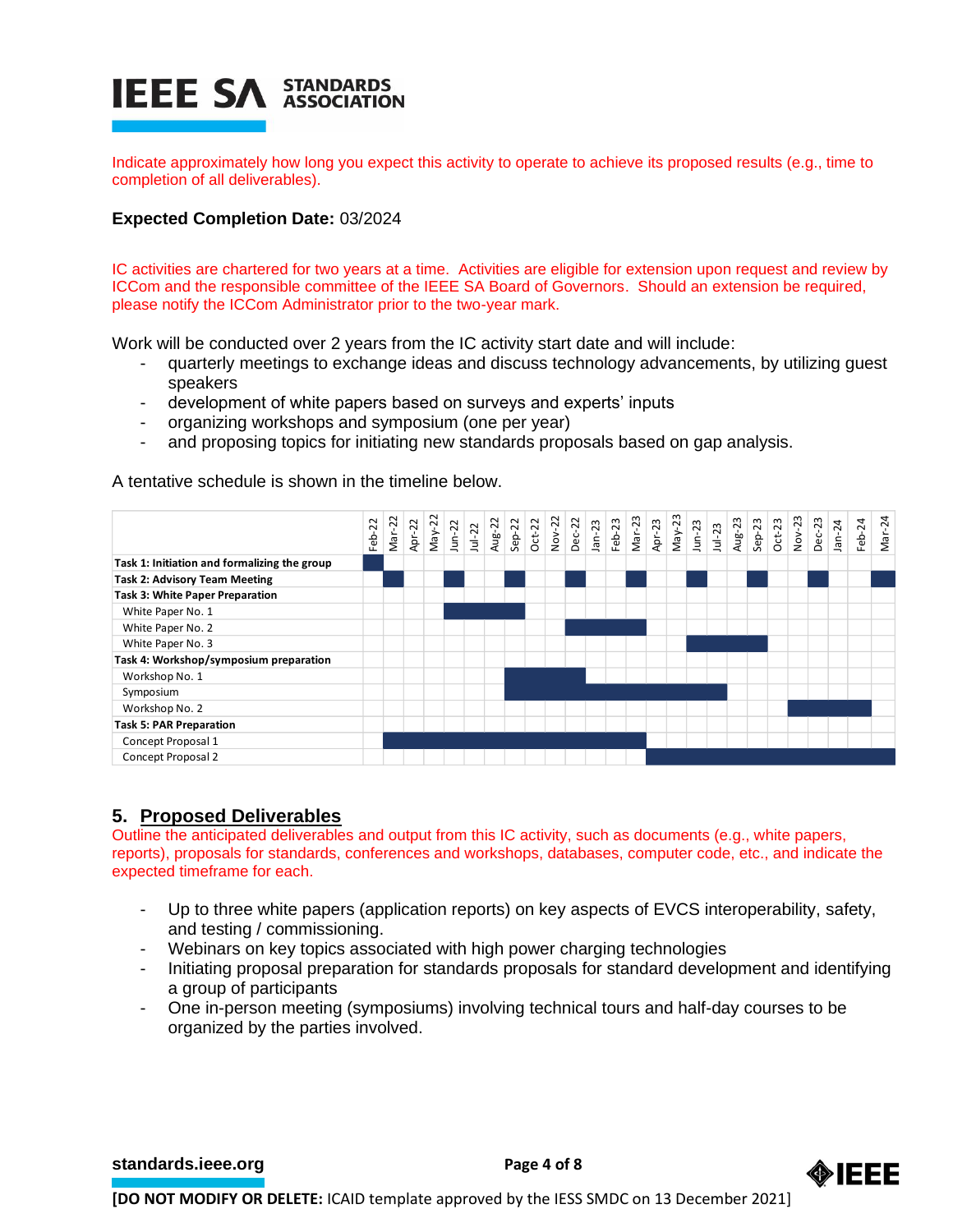

### **5.1 Open Source Software Development**

*Indicate whether this IC Activity will develop or incorporate open source software in the deliverables. All contributions of open source software for use in Industry Connections activities shall be accompanied by an approved IEEE Contributor License Agreement (CLA) appropriate for the open source license under which the Work Product will be made available. CLAs, once accepted, are irrevocable. Industry Connections Activities shall comply with the IEEE SA open source policies and procedures and use the IEEE SA open source platform for development of open source software. Information on IEEE SA Open can be found at [https://saopen.ieee.org/.](https://saopen.ieee.org/)* 

Will the activity develop or incorporate open source software (either normatively or informatively) in the deliverables? No

# **6. Funding Requirements**

Outline any contracted services or other expenses that are currently anticipated, beyond the basic support services provided to all IC activities. Indicate how those funds are expected to be obtained (e.g., through participant fees, sponsorships, government, or other grants, etc.). Activities needing substantial funding may require additional reviews and approvals beyond ICCom.

Some limited funding may be required for supporting logistical aspects of in-person meetings. The funds will be raised internally from supporting members or through applying for funds from supporting committee.

# **7. Management and Procedures**

### **7.1 Activity Oversight Committee**

Indicate whether an IEEE Standards Committee or Standards Development Working Group has agreed to oversee this activity and its procedures.

#### **[standards.ieee.org](http://standards.ieee.org/) EXECUTE: Page 5 of 8**

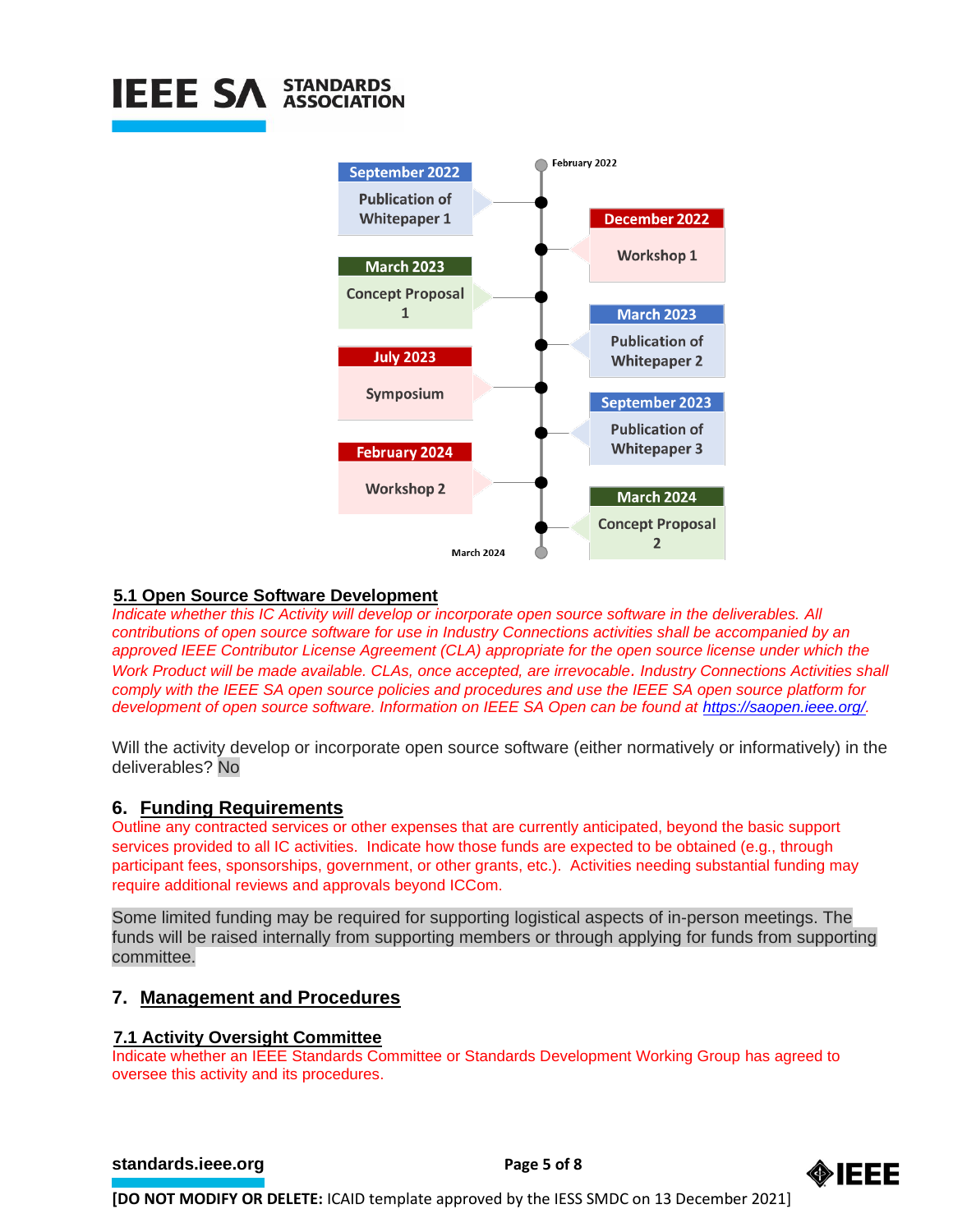# **IEEE SA STANDARDS**

**Has an IEEE Standards Committee or Standards Development Working Group agreed to oversee this activity?** No – The activity will have a management board to oversee the progress and deliverables

If yes, indicate the IEEE committee's name and its chair's contact information.

**IEEE Committee Name:** None **Chair's Name:** None **Chair's Email Address:** None

Additional IEEE committee information, if any. Please indicate if you are including a letter of support from the IEEE Committee that will oversee this activity.

IEEE collects personal data on this form, which is made publicly available, to allow communication by materially interested parties and with Activity Oversight Committee and Activity officers who are responsible for IEEE work items.

# **7.2 Activity Management**

If no Activity Oversight Committee has been identified in 7.1 above, indicate how this activity will manage itself on a day-to-day basis (e.g., executive committee, officers, etc.).

The following IC Activity management structure is proposed:

- Chair
- Vice-Chair
- secretary
- Two or more workstream leads and/or liaisons for cross organizational (IEC, SAE, …) and cross committee coordination of the IC activities.
	- The Activity will identify 2 or 3 workstreams for each year of operation to focus on the key topics of interest and progress toward specified deliverables

The IC activity will hold a minimum of two workstream meetings per quarter and one in-person meeting per year.

### **7.3 Procedures**

Indicate what documented procedures will be used to guide the operations of this activity; either (a) modified baseline *Industry Connections Activity Policies and Procedures* [\(entity,](https://standards.ieee.org/content/dam/ieee-standards/standards/web/governance/iccom/IC_Activity_PNP_Entity_Baseline.doc) [individual\)](https://standards.ieee.org/content/dam/ieee-standards/standards/web/governance/iccom/IC_Activity_PNP_Individual_Baseline.doc), (b) *Abridged Industry Connections Activity Policies and Procedures* [\(entity,](https://standards.ieee.org/content/dam/ieee-standards/standards/web/governance/iccom/IC_Activity_PP_Abridged_Entity.doc) [individual\)](https://standards.ieee.org/content/dam/ieee-standards/standards/web/governance/iccom/IC_Activity_PP_Abridged_Individual.doc), (c) Standards Committee policies and procedures accepted by the IEEE SA Standards Board, or (d) Working Group policies and procedures accepted by the Working Group's Standards Committee. If option (a) is chosen, then ICCom review and approval of the P&P is required. If option (c) or (d) is chosen, then ICCom approval of the use of the P&P is required.

Specify the policies and procedures document to be used. Attach a copy of chosen policies and procedures.

The IC activity will utilize Option (a) to follow modified baseline Industry Connections Activity Policies and Procedures ([entity](https://standards.ieee.org/content/dam/ieee-standards/standards/web/governance/iccom/IC_Activity_PNP_Entity_Baseline.doc)).

### **[standards.ieee.org](http://standards.ieee.org/)**<br> **Page 6** of 8

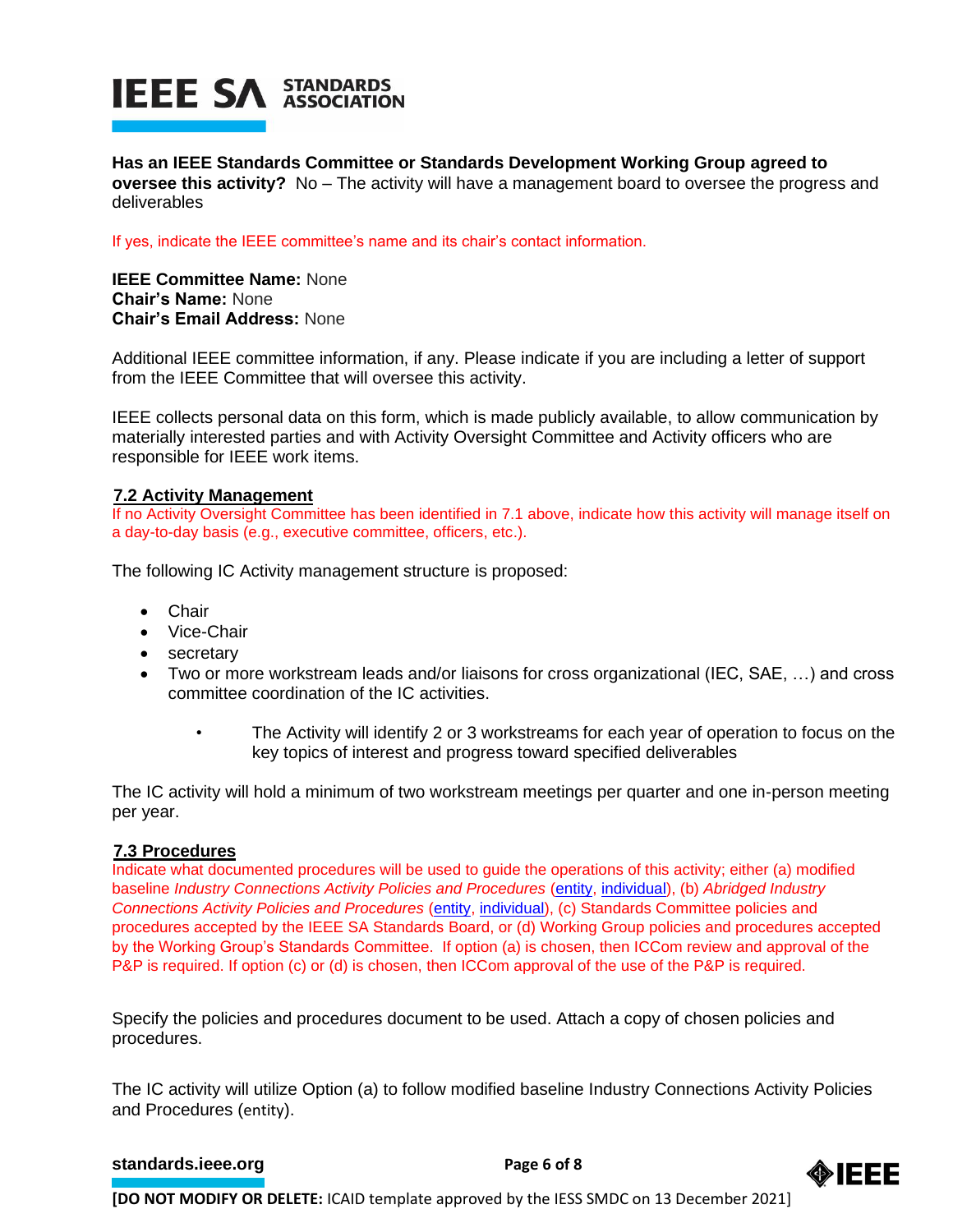

# **8. Participants**

# **8.1 Stakeholder Communities**

Indicate the stakeholder communities (the types of companies or other entities, or the different groups of individuals) that are expected to be interested in this IC activity and will be invited to participate.

Medium and heavy-duty EV vendors (Ford, GM, Tesla, …), EV Chargers OEM (ABB, Charge Point, Siemens, Trillium,…) Fleet operation organizations (FedEx, Amazon, …), National Labs (NREL, Argon, …), EV Charging Developers, Consulting and Engineering companies, Universities, Utilities.

### **8.2 Expected Number of Participants**

Indicate the approximate number of entities (if entity-based) or individuals (if individual-based) expected to be actively involved in this activity.

Number of entities or number of individuals.

8 to 12 entities are expected – four entities are confirmed; 3 entities are tentative.

#### **8.3 Initial Participants**

Provide a few the entities or individuals that will be participating from the outset. It is recommended there be at least three initial participants for an entity-based activity, or five initial participants (each with a different affiliation) for an individual-based activity.

#### Use the following table for an entity-based activity:

| <b>Entity Name</b>                     | <b>Primary Contact Name</b> | <b>Additional Representatives</b> |
|----------------------------------------|-----------------------------|-----------------------------------|
| Quanta Technology                      | <b>Farid Katiraei</b>       | Nikoo Kouchakipour                |
| State Grid Corporation of China (SGCC) | Ms. Shangjie Wu             |                                   |
| Dept. Electrical Engineering, Tsinghua | Prof Zedong Zheng           |                                   |
| University                             |                             |                                   |
| <b>NC State University</b>             | Professor Iqbal Husain      |                                   |
|                                        |                             |                                   |

#### Use the following table for an individual-based activity:

| <b>Individual Name</b> | <b>Employer</b> | <b>Affiliation</b> |
|------------------------|-----------------|--------------------|
|                        |                 |                    |
|                        |                 |                    |

#### **8.4 Activity Supporter/Partner**

Indicate whether an IEEE committee (including IEEE Societies and Technical Councils), other than the Oversight Committee, has agreed to participate or support this activity. Support may include, but is not limited to, financial support, marketing support and other ways to help the Activity complete its deliverables.

### **Has an IEEE Committee, other than the Oversight Committee, agreed to support this activity?** Yes (TEC)

If yes, indicate the IEEE committee's name and its chair's contact information.

**IEEE Committee Name:** Transportation Electrification Community (TEC)

```
standards.ieee.org<br>
Page 7 of 8
```